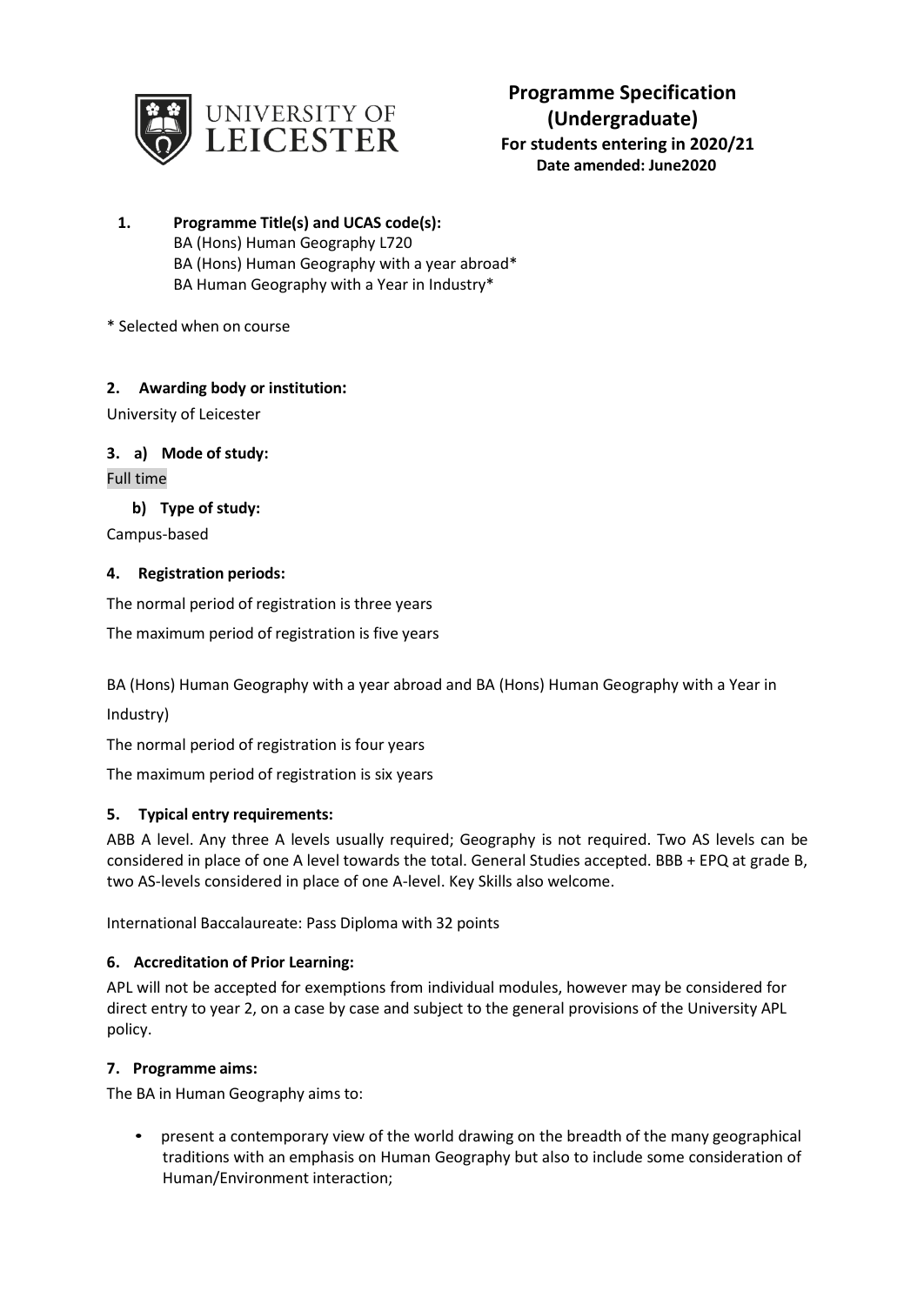- place geography at the core of modern discourses about the world and the events which are taking place in it;
- provide an intellectually challenging and stimulating curriculum that draws on the research expertise of staff in the department and enables students to develop in-depth knowledge and understanding of specialised areas of human geography;
- develop students' awareness of space and the world, and formulate geographical explanations for the phenomena they encounter;
- develop students' abilities to explore varied modes of geographical theories, techniques and concepts to analyse and explain the modern world;
- develop students' abilities to use and apply appropriate field, statistical and social survey methods to analyse issues from a geographical perspective; and
- provide a learning experience in which students can develop and demonstrate a range of transferable skills necessary for effective independent learning; career and personal development.
- provide opportunities to develop employability skills, and career and personal development planning.

The BA in Human Geography with a Year Abroad aims, additionally, to:

- Widen students' experiences of worldwide Geography, the physical experience of social society and environmental place
- Expose students to specialist elements of Geography that may not be taught at Leicester;
- Deepen students' understanding of Geography through exposure to its ideas at a senior level for an additional year.

The BA Human Geography with a Year in Industry aims, additionally, to:

• Provide experience of applications of geography and other professional skills in Industry and to reinforce knowledge through their use in different environments

## **8. Reference points used to inform the programme specification:**

- QAA Frameworks for Higher Education Qualifications in England Wales and Northern Ireland
- QAA Benchmark statement fo[r Geography](http://www.qaa.ac.uk/en/Publications/Documents/SBS-geography-14.pdf) 2014
- PDR report (May 2015)
- University [Learning Strategy](http://www2.le.ac.uk/offices/sas2/quality/learnteach)
- University Employability Strategy
- University of Leicester Academic Audit Evaluation
- NSS (2016)
- First Destination Survey
- External Examiner's Reports

## **9. Programme Outcomes:**

Ignite blended learning combines online and on campus teaching and learning methods

| <b>Intended Learning</b>                           | <b>Teaching and Learning</b> | <b>How Demonstrated?</b> |  |  |
|----------------------------------------------------|------------------------------|--------------------------|--|--|
| <b>Outcomes</b>                                    | <b>Methods</b>               |                          |  |  |
| (a) Discipline specific knowledge and competencies |                              |                          |  |  |
| (i) Mastery of an appropriate body of knowledge    |                              |                          |  |  |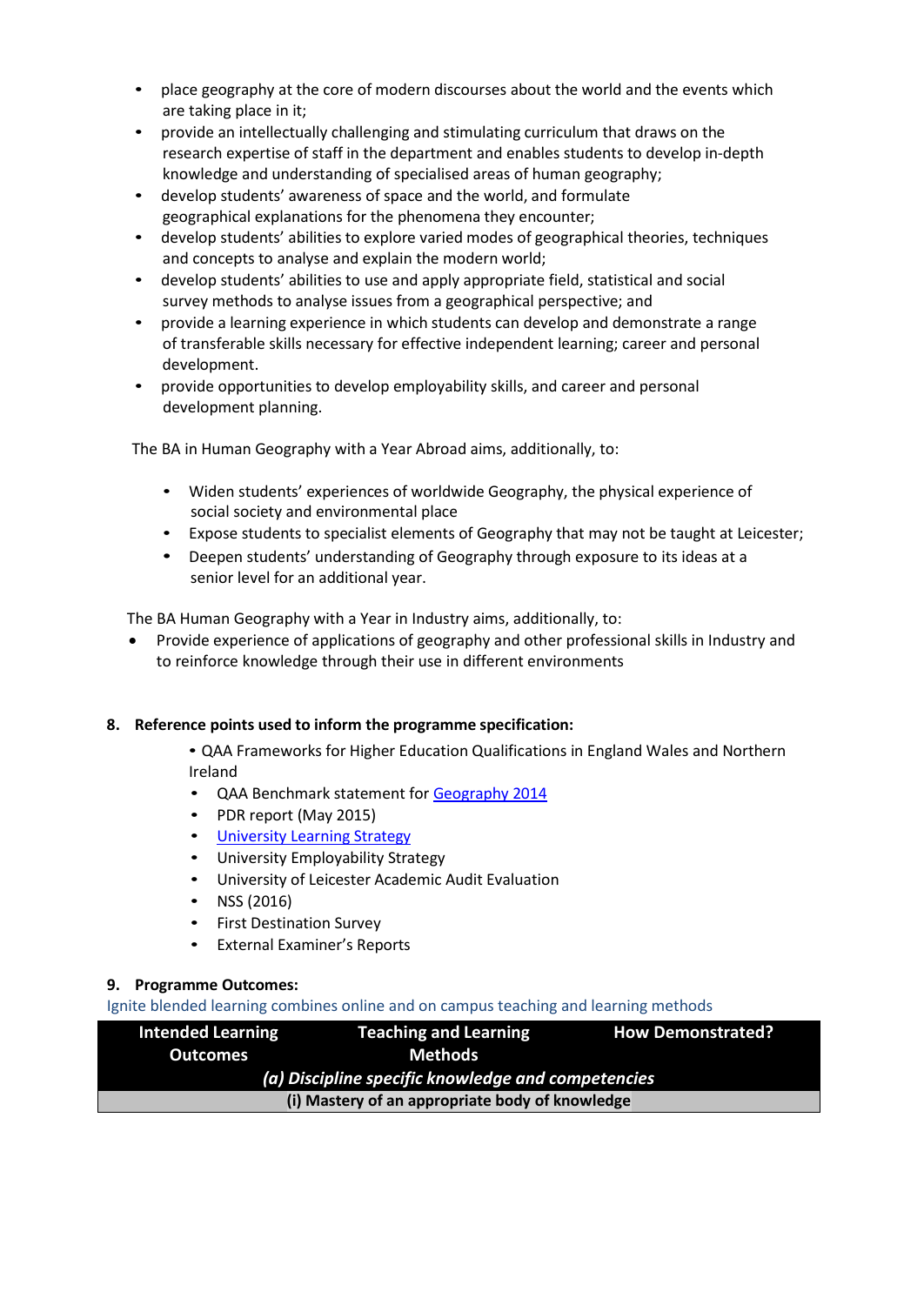| Demonstrate an              | Lectures, tutorials, seminars,        | Essays, essay-based examinations,      |
|-----------------------------|---------------------------------------|----------------------------------------|
| appropriate body of         | computer-aided learning and           | dissertations, presentations,          |
| geographical knowledge      | computer-based practicals,            | contributions to discussion, practical |
| including patterns and      | laboratory based practicals, directed | reports, objective testing, problem-   |
| processes of human and      | readings, independent research,       | based exercises, field & lab           |
| environmental interactions. | student centered learning,            | notebooks, review papers,              |
|                             | presentations and discussion.         | bibliographies                         |

| <b>Intended Learning</b>                                                                                                                                                                                                                                              | <b>Teaching and Learning</b>                                                                                                                                                                                     | <b>How Demonstrated?</b>                                                                                                                                                                                 |  |  |
|-----------------------------------------------------------------------------------------------------------------------------------------------------------------------------------------------------------------------------------------------------------------------|------------------------------------------------------------------------------------------------------------------------------------------------------------------------------------------------------------------|----------------------------------------------------------------------------------------------------------------------------------------------------------------------------------------------------------|--|--|
| <b>Outcomes</b>                                                                                                                                                                                                                                                       | <b>Methods</b>                                                                                                                                                                                                   |                                                                                                                                                                                                          |  |  |
| (ii) Understanding and application of key concepts and techniques                                                                                                                                                                                                     |                                                                                                                                                                                                                  |                                                                                                                                                                                                          |  |  |
| Demonstrate knowledge of the<br>different approaches to<br>geographical explanation and<br>interpretation.                                                                                                                                                            | Lectures, tutorials, seminars,<br>directed reading, independent<br>research, computer practicals, group<br>learning.                                                                                             | Essays, essay-based examinations,<br>dissertations, presentations,<br>contributions to discussion, practical<br>reports, objective testing, problem<br>based exercises.                                  |  |  |
| Recognise the ways in which<br>physical, environmental, and<br>cultural processes lead to the<br>distinctiveness of places.                                                                                                                                           | Lectures, tutorials, seminars, directed<br>reading, independent research,<br>computer practicals, group learning.                                                                                                |                                                                                                                                                                                                          |  |  |
|                                                                                                                                                                                                                                                                       | (iii) Critical analysis of key issues                                                                                                                                                                            |                                                                                                                                                                                                          |  |  |
| Critical evaluation of the<br>theoretical, philosophical and<br>methodological perspectives<br>employed in geography;<br>geography's role in inter-<br>disciplinary studies within social<br>sciences; and the role of human<br>geography in contemporary<br>society. | Lectures, tutorials, seminars,<br>directed reading, independent<br>research, computer practicals, group<br>learning.                                                                                             | Essays, essay-based examinations,<br>dissertations, presentations,<br>contributions to discussion, practical<br>reports, objective testing, problem<br>based exercises.                                  |  |  |
| Awareness of advantages and<br>problems of varied geographical<br>methods of analysis.<br>Critical reflection on research<br>observations presented in the<br>literature and own empirical<br>research.                                                               | Tutorials, seminars, directed<br>reading, independent research,<br>computer practicals, group learning<br>Tutorials, seminars, directed<br>reading, independent research,<br>computer practicals, group learning |                                                                                                                                                                                                          |  |  |
| (iv) Clear and concise presentation of material                                                                                                                                                                                                                       |                                                                                                                                                                                                                  |                                                                                                                                                                                                          |  |  |
| Use a variety of geographical<br>and general methods to present<br>information to a range of<br>different audiences.                                                                                                                                                  | Tutorials, seminars, independent<br>research, computer practicals, group<br>learning.                                                                                                                            | Writing tasks, design, mapping and<br>visualization tasks (e.g. posters,<br>magazines), contributions to<br>discussion, dissertations<br>(presentation of independent<br>research), presentation skills. |  |  |
|                                                                                                                                                                                                                                                                       | (v) Critical appraisal of evidence with appropriate insight                                                                                                                                                      |                                                                                                                                                                                                          |  |  |
| Formulate appropriate<br>questions for geographical<br>inquiry, and gather and utilise<br>suitable evidence in answering<br>them.                                                                                                                                     | Tutorials, seminars, directed<br>reading, independent research,<br>computer practicals, group learning.                                                                                                          | Writing tasks, design, mapping and<br>visualization tasks, contributions to<br>discussion, dissertations<br>(presentation of independent<br>research), presentation skills.                              |  |  |
| Read, analyse and reflect<br>critically and contextually on<br>geographical texts and other<br>source materials.                                                                                                                                                      | Tutorials, seminars, directed reading,<br>independent research, computer<br>practicals, group learning.                                                                                                          |                                                                                                                                                                                                          |  |  |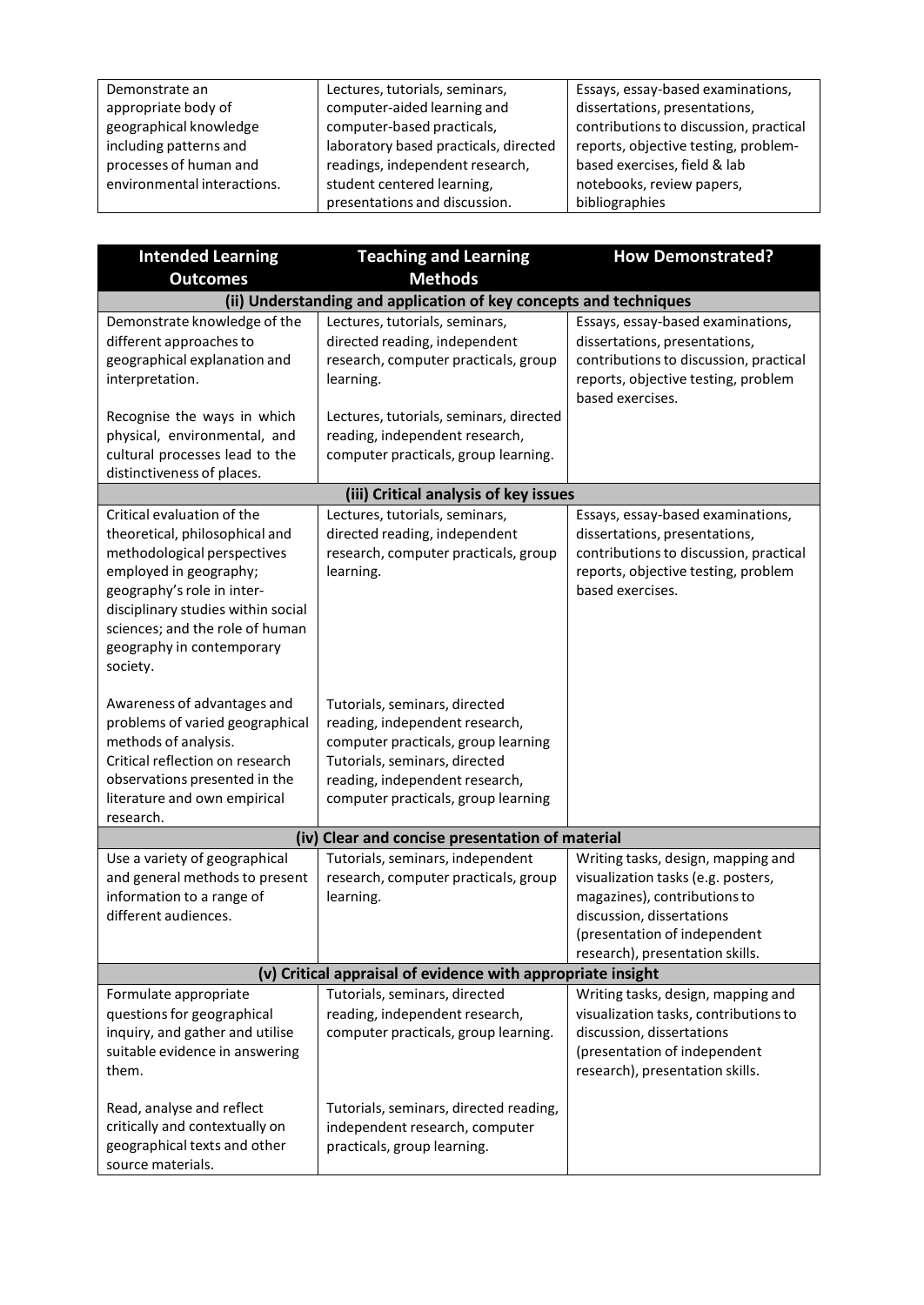| <b>Intended Learning</b>                                                                                                                                                | <b>Teaching and Learning</b>                                                                                                 | <b>How Demonstrated?</b>                                                                                                                     |  |  |
|-------------------------------------------------------------------------------------------------------------------------------------------------------------------------|------------------------------------------------------------------------------------------------------------------------------|----------------------------------------------------------------------------------------------------------------------------------------------|--|--|
| <b>Outcomes</b>                                                                                                                                                         | <b>Methods</b>                                                                                                               |                                                                                                                                              |  |  |
|                                                                                                                                                                         | (vi) Other discipline specific competencies                                                                                  |                                                                                                                                              |  |  |
| Conduct an independent piece<br>of geographical research from<br>problem formulation to<br>evidence collection, result<br>presentation and discussion.                  | Dissertations; group and<br>independent research.<br>Field courses, computer practicals,<br>laboratory practicals, lectures. | Dissertations; group and<br>independent research.                                                                                            |  |  |
| Use specialised techniques and<br>approaches for the collection,<br>interpretation and explanation<br>of geographical processes and<br>information.                     | Dissertations; group and<br>independent research.<br>Field courses, computer practicals,<br>laboratory practicals, lectures. | Field reports, group and independent<br>research; dissertations; tutorials;<br>objective testing; laboratory reports.                        |  |  |
| Use specialised techniques and<br>approaches for the<br>presentation of geographical<br>information.                                                                    | Dissertations; group and<br>independent research.<br>Field courses, computer practicals,<br>laboratory practicals, lectures. | Field reports, group and independent<br>research; dissertations; design,<br>mapping and visualization tasks.                                 |  |  |
|                                                                                                                                                                         | (b) Transferable skills                                                                                                      |                                                                                                                                              |  |  |
|                                                                                                                                                                         | (i) Oral communication                                                                                                       |                                                                                                                                              |  |  |
| Demonstrate clear, fluent and<br>coherent oral expressions of<br>geographical issues.                                                                                   | Seminars, tutorials, field courses.                                                                                          | Seminar and tutorial presentations,<br>contributions to discussions.                                                                         |  |  |
| Participate effectively in group<br>discussions of geographical<br>issues.                                                                                              | Seminars, tutorials, field courses.                                                                                          |                                                                                                                                              |  |  |
|                                                                                                                                                                         | (ii) Written communication                                                                                                   |                                                                                                                                              |  |  |
| Present coherent and fluent<br>geographical arguments in a<br>variety of written formats.                                                                               | Seminars, tutorials, group working.                                                                                          | Essays, essay-based examinations,<br>dissertations, practical reports.                                                                       |  |  |
|                                                                                                                                                                         | (iii) Information technology                                                                                                 |                                                                                                                                              |  |  |
| Use information technology in<br>general, and geographical<br>information systems in<br>particular to explore and<br>analyse geographical concepts<br>and information.  | Induction programme, computer<br>practical classes and independent<br>research.                                              | Computer-based exercises.<br>Independent research, dissertation,<br>problem solving exercises, essays,<br>web pages, posters, group reports. |  |  |
| Use IT to effectively support<br>geographical studies, including<br>the use of IT for bibliographic<br>research, and written and visual<br>presentation of information. | Computer practical classes, group<br>and independent research.                                                               |                                                                                                                                              |  |  |
| (iv) Numeracy                                                                                                                                                           |                                                                                                                              |                                                                                                                                              |  |  |
| Use statistical and graphic<br>techniques to explore, analyse<br>and visualise geographical<br>concepts.                                                                | Lectures; computer practical classes,<br>independent research                                                                | Computer-based exercises.<br>Independent research, dissertation,                                                                             |  |  |
|                                                                                                                                                                         | (v) Team working                                                                                                             |                                                                                                                                              |  |  |
| Work effectively and<br>collaboratively in teams to<br>collectively explore<br>geographical concepts and<br>tasks.                                                      | Tutorials, seminars, team problem<br>solving, field courses.                                                                 | Seminar and tutorial working,<br>problem solving exercises.                                                                                  |  |  |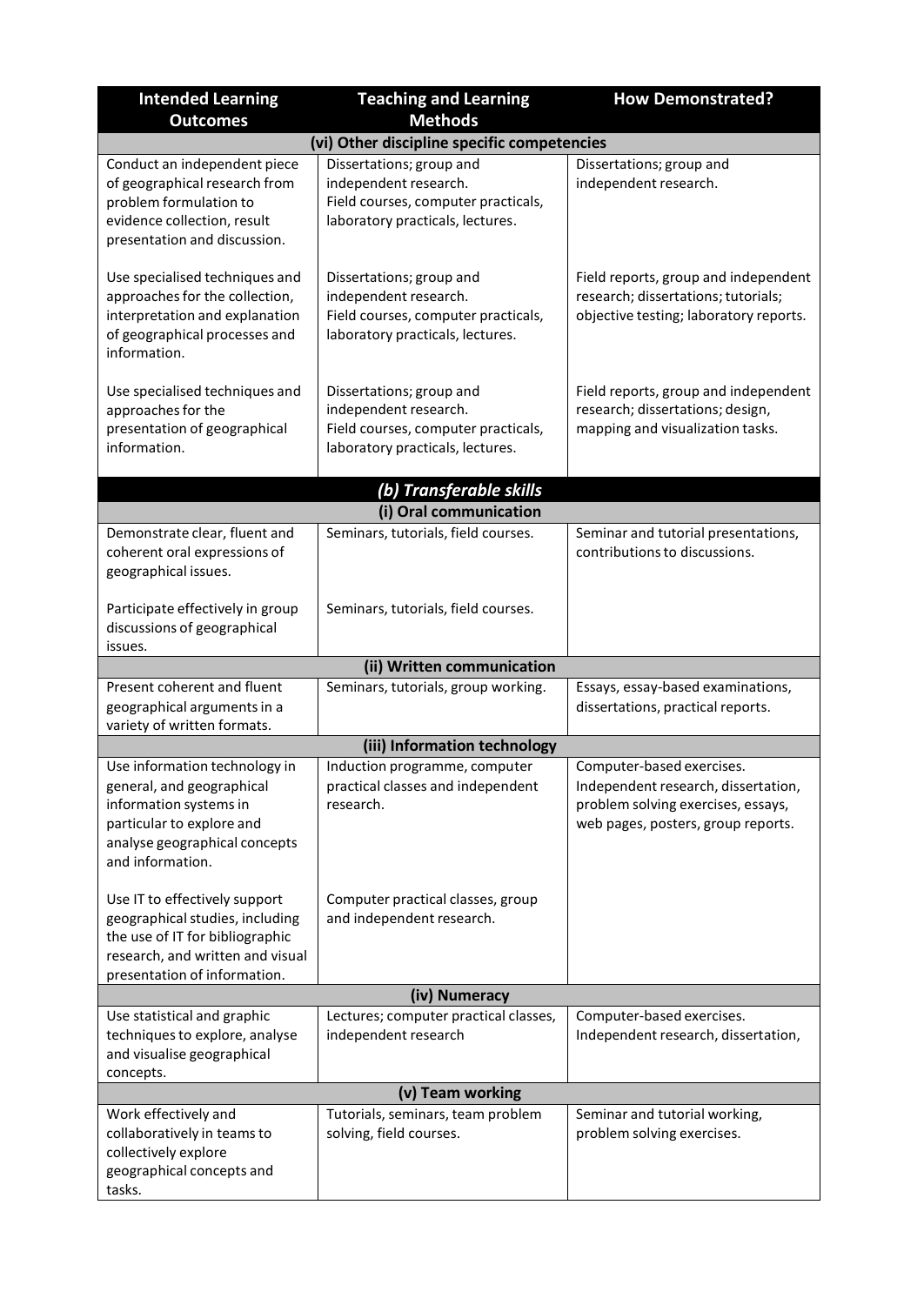| <b>Intended Learning</b><br><b>Outcomes</b>                                                                                                                                                                                                                                                                                                                                                                                                                                                                                                                                                                                   | <b>Teaching and Learning</b><br><b>Methods</b>                                      | <b>How Demonstrated?</b>                                                                                                  |  |  |
|-------------------------------------------------------------------------------------------------------------------------------------------------------------------------------------------------------------------------------------------------------------------------------------------------------------------------------------------------------------------------------------------------------------------------------------------------------------------------------------------------------------------------------------------------------------------------------------------------------------------------------|-------------------------------------------------------------------------------------|---------------------------------------------------------------------------------------------------------------------------|--|--|
|                                                                                                                                                                                                                                                                                                                                                                                                                                                                                                                                                                                                                               | (vi) Problem solving                                                                |                                                                                                                           |  |  |
| Explore geographical problem<br>spaces with contemporary<br>discourses and approaches                                                                                                                                                                                                                                                                                                                                                                                                                                                                                                                                         | Tutorials, seminars, team problem<br>solving, field courses.                        | Computer-based exercises.<br>Independent research, dissertation,<br>problem solving exercises.                            |  |  |
|                                                                                                                                                                                                                                                                                                                                                                                                                                                                                                                                                                                                                               | (vii) Information handling                                                          |                                                                                                                           |  |  |
| Gather, retrieve and manipulate<br>Tutorials, seminars, directed<br>Essays, essay-based examinations,<br>reading, independent research,<br>geographical evidence and<br>dissertations, practical reports.,<br>information in support of<br>computer practicals, team problem<br>seminar and tutorial working,<br>solving, field courses.<br>geographical arguments<br>problem solving exercises, team<br>problem solving<br>Analyse information from a<br>Tutorials, seminars, directed<br>variety of sources to develop<br>reading, independent research,<br>and construct geographical<br>computer practicals, team problem |                                                                                     |                                                                                                                           |  |  |
| arguments and interpretations.                                                                                                                                                                                                                                                                                                                                                                                                                                                                                                                                                                                                | solving, field courses.<br>(viii) Skills for lifelong learning                      |                                                                                                                           |  |  |
| Demonstrate intellectual<br>development and<br>independence through the<br>setting of research tasks and<br>the solving of geographical<br>problems.                                                                                                                                                                                                                                                                                                                                                                                                                                                                          | All of the above particularly,<br>independent research and seminar<br>presentations | All of the above, particularly,<br>dissertations, seminars, essays,<br>independent research.                              |  |  |
| Reflect upon own learning and<br>use personal development<br>planning to plan personal,<br>academic and career<br>development.                                                                                                                                                                                                                                                                                                                                                                                                                                                                                                | All of the above, particularly<br>tutorials, Personal and Development<br>Planning   | Discussions with personal and other<br>tutors; Curriculum vitae writing.<br>Employability & career development<br>module. |  |  |
| Manage time effectively to<br>meet targets and deadlines.                                                                                                                                                                                                                                                                                                                                                                                                                                                                                                                                                                     | All of the above, particularly<br>independent research and self-<br>directed study. | All of the above, particularly,<br>dissertations, seminars, essays,<br>independent research.                              |  |  |

# **10. Progression points:**

A key progression point is the requirement to pass the dissertation proposal for GY2414 before progression to GY3420 can be considered. An opportunity to resit is allowed in July; a further fail at this point will result in a resit without residence, with no immediate progression to Year 3. Further failure will trigger a withdrawal from the course. In all other respects, progression follows Senate Regulation 5.

## *For Year in Industry Variant:*

Progression onto the Year in Industry placement preparation module will require a  $1<sup>st</sup>$  year CWA of 50%. Students who undertake the placement preparation module, but do not obtain a placement or do not satisfactorily complete (attendance, participation and completion of set tasks) the placement year will be transferred to the standard degree programme.

## **11. Scheme of Assessment**

The programme follows the standard scheme of award and classification set out in Senate [Regulation](http://www2.le.ac.uk/offices/sas2/regulations/general-regulations-for-taught-programmes) [5.](http://www2.le.ac.uk/offices/sas2/regulations/general-regulations-for-taught-programmes)

## **12. Special features:**

Study in the field remains an integral part of the geography curriculum and the department runs field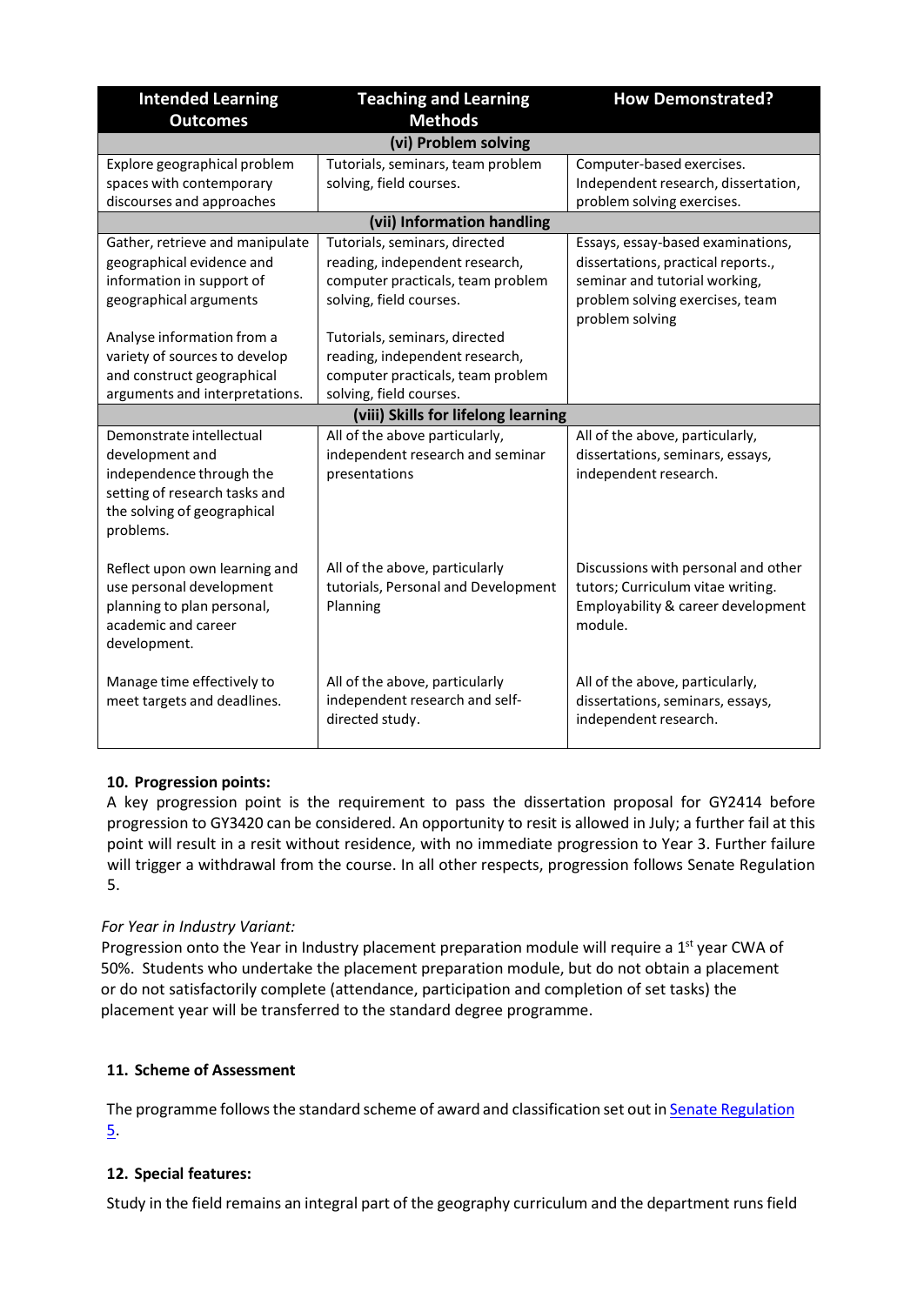courses to a number of destinations around the world. Staff are engaged in internationally recognised research in the three principal areas of geography: Human Geography, Physical Geography, and Earth Observation and Geographical Information Science, specialising in Environment and Social Justice, Everyday Geopolitical Lives, Planetary Urban and Rural Transformations, forests and Peatlands and Environmental Processes and Change.

## Placements

Students undertake a year in industry between the second and third years of their programme. Progression onto the Year in Industry placement preparation module will require a 1<sup>st</sup> year CWA of 50%. Students who undertake the placement preparation module, but do not obtain a placement or do not satisfactorily complete (attendance, participation and completion of set tasks) the placement year will be transferred to the standard degree programme.

As a condition of the 'with Industry' programme, students are required to undertake preparatory training during the second year of their degree.

Students are responsible for securing their own placement but will receive support in this from the Career Development Service. .

Once in placement, students will need to register their University 'attendance' by logging on to a dedicated Blackboard site once a week. In the course of the placement the student will receive one or two visits from a member of staff. The second 'visit' can be in the form of a Skype call. Should a student secure an overseas placement both visits will typically be delivered via a Skype call.

While in placement, students will be required to complete an online log. The placement log requires students to undertake reflective activities which are marked on a pass/fail basis. This, together with the final summative reflective report, constitutes the assessment for the placement year. Students have to submit the final report within one month of finishing the placement, and are allowed to resubmit once if required.

If a student fails to secure a placement or does not meet the academic progression requirements at the end of year 2, they will be transferred to the non-industry variant of their degree programme.

## **13. Indications of programme quality**

External Examiner's reports have repeatedly praised the breadth of the education, the range of assessment types and the dedication of the staff.

### **14. External Examiners**

The details of the External Examiner(s) for this programme and the most recent External Examiners' reports can be found [here.](https://exampapers.le.ac.uk/xmlui/handle/123456789/287)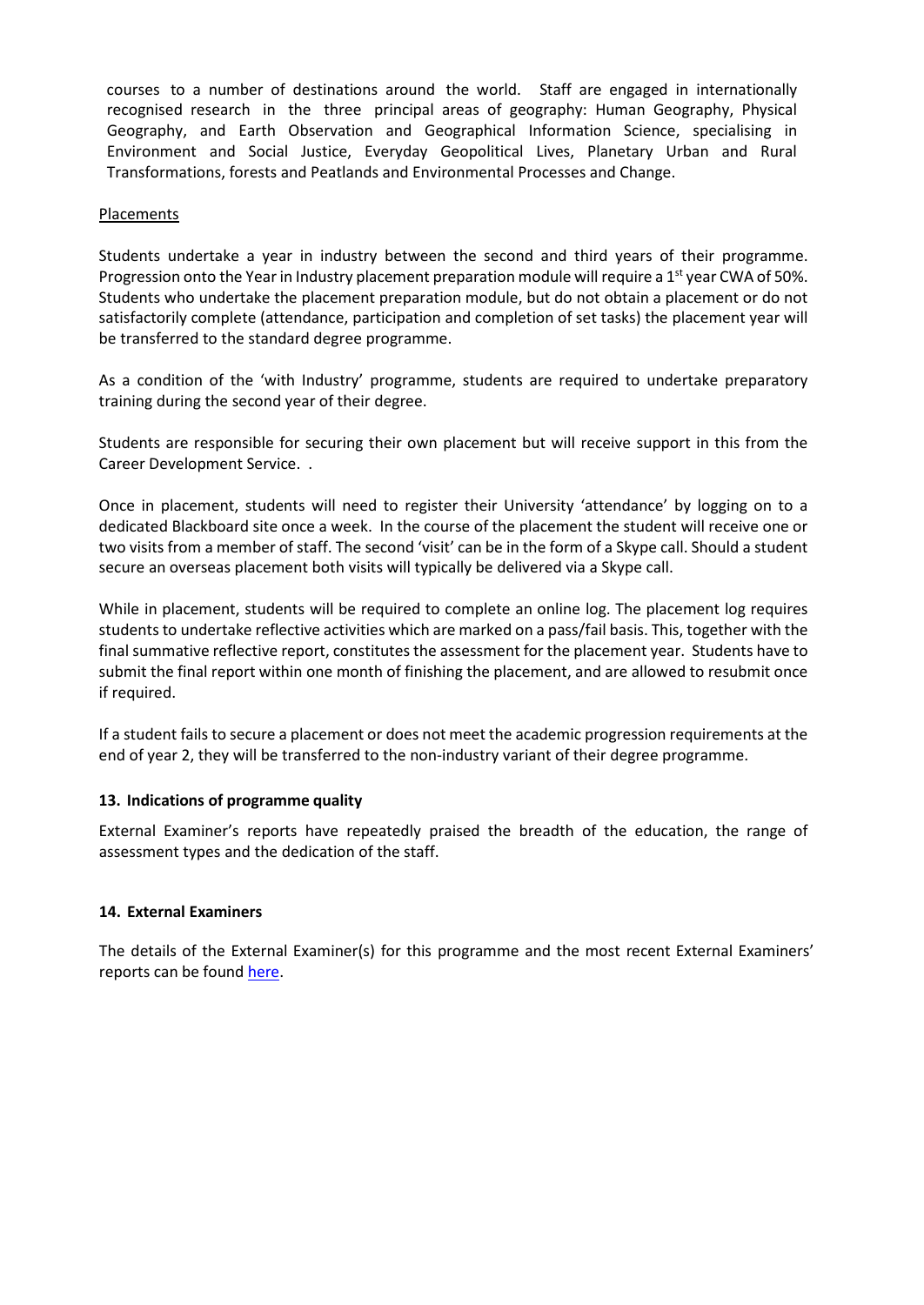**BA HUMAN GEOGRAPHY**

#### **FIRST YEAR MODULES**

| <b>SEMESTER 1</b>       |                                                                     |                |  |
|-------------------------|---------------------------------------------------------------------|----------------|--|
| <b>Core Modules</b>     |                                                                     | <b>Credits</b> |  |
| GY1411                  | HUMAN GEOGRAPHY FOR A GLOBALIZED WORLD                              | 15             |  |
| GY1423                  | EXPLORING OUR DIGITAL PLANET                                        | 15             |  |
| GY1422                  | INTRODUCING LEICESTER GEOGRAPHIES                                   | 15             |  |
|                         |                                                                     |                |  |
| <b>Optional Modules</b> |                                                                     |                |  |
|                         | Up to 15 CREDITS OF APPROVED OPTIONAL MODULES SELECTED FROM         |                |  |
| SP1020                  | SPANISH LANGUAGE (BEGINNERS) (TBC)                                  | 15             |  |
| FR1020                  | FRENCH LANGUAGE FOR BEGINNERS 1 (TBC)                               | 15             |  |
| SY1005                  | SOCIOLOGY: A BEGINNERS GUIDE                                        | 15             |  |
| SY1021                  | POWER, PRIVILEGE AND DIVERSITY                                      | 15             |  |
| PL1015                  | COLD WAR, CRISIS AND CONFRONTATION: International Relations 1945-89 | 15             |  |

**Semester Total 60**

## **SEMESTER 2**

#### **Core Modules Credits**

| GY1413 | HUMAN GEOGRAPHY FIELD COURSE: THE DYNAMICS OR PEOPLE AND PLACE | 15 |
|--------|----------------------------------------------------------------|----|
| GY1412 | ENVIRONMENT/NATURE/SOCIETY                                     | 15 |
| GY1421 | WORKING WITH GEOGRAPHICAL INFORMATION                          | 15 |

#### **Optional Modules**

15 CREDITS OF APPROVED OPTIONAL MODULES SELECTED FROM

|        |                                                                      | <b>Semester Total</b> | 60 |
|--------|----------------------------------------------------------------------|-----------------------|----|
| PL1016 | ORDER AND DISORDER: INTERNATIONAL RELATIONS FROM 1989 TO THE PRESENT |                       | 15 |
| SY1019 | WE ARE WHAT WE BUY, CONSUMPTION, SELF AND IDENTITY                   |                       | 15 |
| SY1006 | SOCIETY IN TRANSFORMATION                                            |                       | 15 |
| FR1021 | FRENCH LANGUAGE FOR BEGINNERS 2 (TBC)                                |                       | 15 |
| SP1021 | SPANISH LANGUAGE (BEGINNERS) 2 (TBC)                                 |                       | 15 |
|        |                                                                      |                       |    |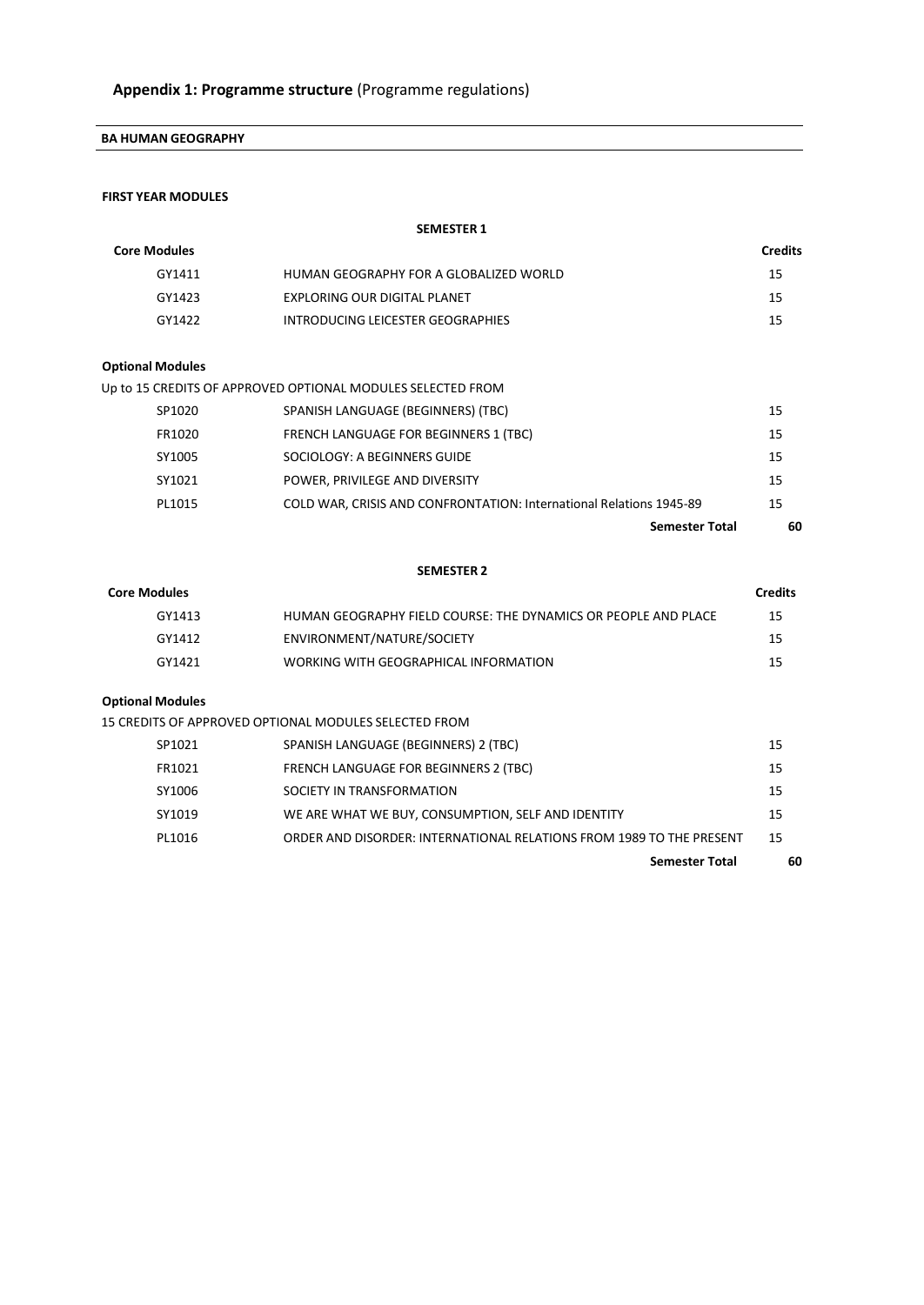#### **SECOND YEAR MODULES**

|                         | <b>SEMESTER 1</b>                                                               |                |
|-------------------------|---------------------------------------------------------------------------------|----------------|
| Core Modules            |                                                                                 | <b>Credits</b> |
| GY2410                  | HISTORIES AND PHILOSOPHIES OF GEOGRAPHY                                         | 15             |
| <b>Optional Modules</b> |                                                                                 |                |
|                         | Up to 45 CREDITS OF APPROVED OPTIONAL MODULES SELECTED FROM:                    |                |
|                         | Or 30 CREDITS OF APPROVED YEAR LONG MODULES AND UP TO 15 CREDITS SELECTED FROM: |                |
| GY2411                  | A CRITICAL GEOGRAPHY OF ENVIRONMENT AND DEVELOPMENT                             | 15             |
| GY2413                  | SOCIAL AND CULTURAL GEOGRAPHY                                                   | 15             |
| GY2412                  | ECONOMY, SOCIETY AND SPACE                                                      | 15             |
| GY2420                  | CLIMATE CHANGE: IMPACTS, VULNERABILITY AND ADAPTATION                           | 15             |
| SY2091                  | LIVE SOCIOLOGY                                                                  | 15             |
|                         | <b>Semester Total</b>                                                           | 60             |
|                         | <b>SEMESTER 2</b>                                                               |                |

# **Core Modules Credits** GY2415 GEOGRAPHICAL RESEARCH IN THE FIELD (OVERSEAS FIELD COURSE) 15 GY2414 RESEARCH DESIGN AND METHODS (WITH DISSERTATION PLANNING) 15

#### **Optional Modules**

| GY2422        | Up to 30 CREDITS (IF NO YEAR LONG MODULE SELECTED ) OF APPROVED OPTIONAL MODULES SELECTED FROM:<br><b>GEOGRAPHY IN EDUCATION</b> | 15 |
|---------------|----------------------------------------------------------------------------------------------------------------------------------|----|
| GY2416        | POLITICAL GEOGRAPHY: SPACE, TERRITORY AND POWER                                                                                  | 15 |
| GY2421        | <b>GEOGRAPHICAL INFORMATION SCIENCE</b>                                                                                          | 15 |
| SY2089        | WORK, EMPLOYMENT AND SOCIETY                                                                                                     | 15 |
| SY2012        | YOUTH, YOUNG ADULTHOOD AND SOCIETY                                                                                               | 15 |
| <b>IT2016</b> | ITALIAN SOCIETY AND CULTURE UNDER FASCISM                                                                                        | 15 |

#### **YEAR LONG**

| FR2018 | FRENCH LANGUAGE (POST-BEGINNERS) 3 & 4 (PRE-REQ FR1021) (TBC) | 30 |
|--------|---------------------------------------------------------------|----|
| SP2010 | SPANISH LANGUAGE (POST-ADVANCED) 3 & 4 (PRE-REQ SP1010)**     | 30 |

^In the second year up to 30 creditsin total may be drawn from an approved list of year two modulesin other supplementary subjects. This list will be introduced via a year talk with documentation on Blackboard at the end of Year 1.

\*Qualifying mark of 40% in dissertation proposal is required for progression into year 3

\*\* Students can only choose this module if they have completed SP1010 in their 1<sup>st</sup> year. Places on this module are not guaranteed due to limited provision.

#### **THIRD YEAR MODULES**

| <b>SEMESTER 1Core Modules</b> | <b>Credits</b>                         |    |
|-------------------------------|----------------------------------------|----|
| GY3420                        | <b>GEOGRAPHY DISSERTATION</b>          | 30 |
| <b>Optional Modules</b>       |                                        |    |
|                               | 30 credits of options selected from:   |    |
| GY3414                        | CRITICAL GEOPOLITICS                   | 15 |
| GY3413                        | <b>GEOGRAPHIES OF THE MARKET-PLACE</b> | 15 |
| GY3411                        | CONTEMPORARY ENVIRONMENTAL CHALLENGES  | 15 |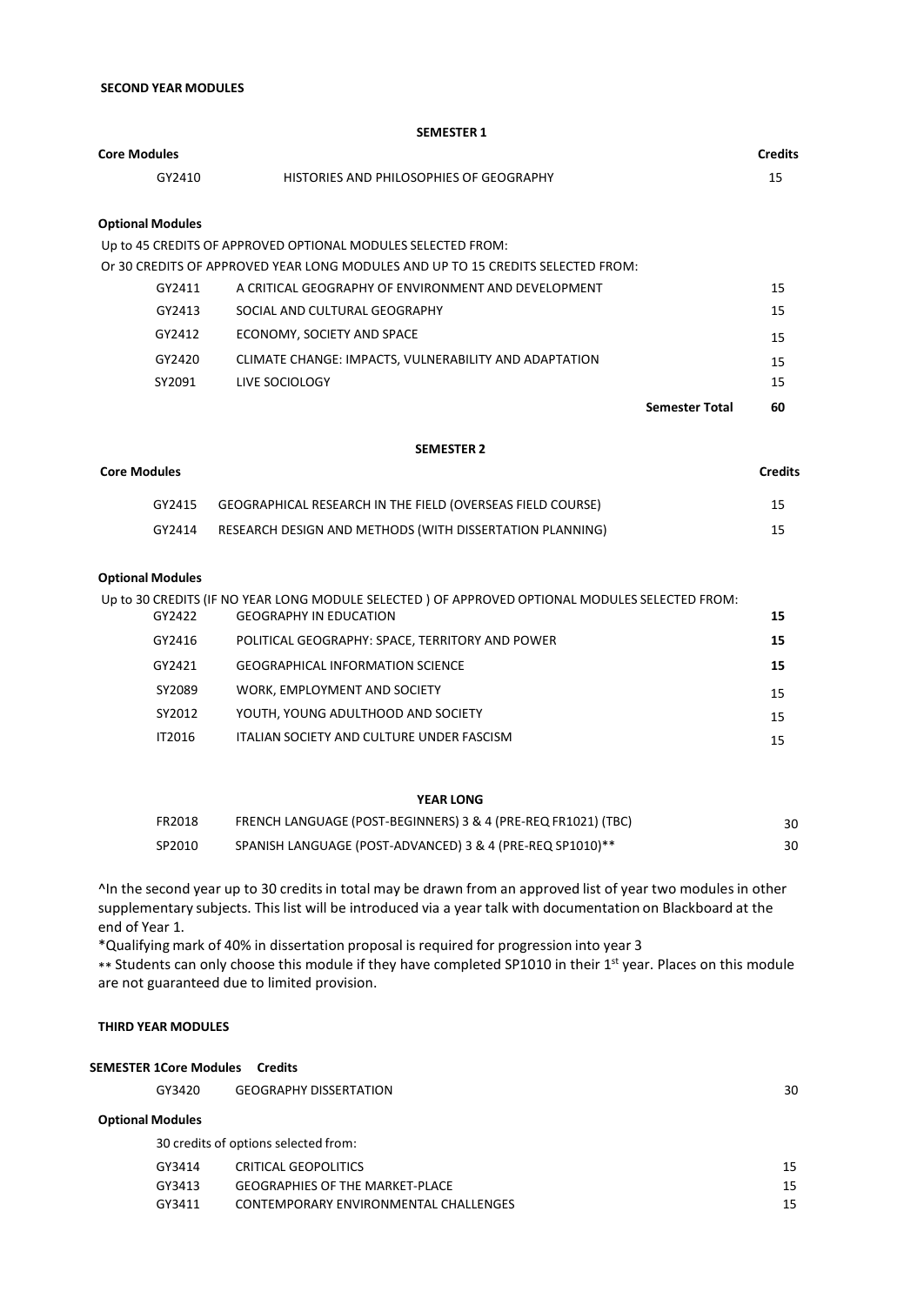| GY3425                  | CRITICAL DIGITAL GEOGRAPHIES                               |                       | 15             |
|-------------------------|------------------------------------------------------------|-----------------------|----------------|
| GY3428                  | CRITICAL GEOGRAPHIES OF NORTH AMERICAN CULTURAL LANDSCAPES |                       | 15             |
|                         |                                                            | Semester Total        | 60             |
|                         | <b>SEMESTER 2</b>                                          |                       |                |
| <b>Optional Modules</b> |                                                            |                       | <b>Credits</b> |
|                         | 60 credits of options selected from:                       |                       |                |
| GY3421                  | INFORMATION VISUALISATION                                  |                       | 15             |
| GY3412                  | CITIES OF THE GLOBAL SOUTH                                 |                       | 15             |
| GY3417                  | CRITICAL, SYMBOLIC AND EMOTIONAL RURAL GEOGRAPHIES         |                       | 15             |
| GY3418                  | BERLIN FIELDCOURSE: TRACING GEOPOLITICS IN URBAN SPACE     |                       | 15             |
| GY3415                  | MIGRATION, PLACE AND DIVERSITY                             |                       | 15             |
| GY3426                  | RESEARCH COMMUNICATION                                     |                       | 15             |
|                         |                                                            | <b>Semester Total</b> | 60             |
|                         |                                                            |                       |                |

#### **BA HUMAN GEOGRAPHY WITH A YEAR IN INDUSTRY**

#### **FIRST YEAR MODULES**

| <b>SEMESTER 1</b> |                                        |         |  |
|-------------------|----------------------------------------|---------|--|
| Core Modules      |                                        | Credits |  |
| GY1411            | HUMAN GEOGRAPHY FOR A GLOBALIZED WORLD | 15      |  |
| GY1423            | EXPLORING OUR DIGITAL PLANET           | 15      |  |
| GY1422            | INTRODUCING LEICESTER GEOGRAPHIES      | 15      |  |
|                   |                                        |         |  |

## **Optional Modules**

|                           |                                                                     | <b>Semester Total</b> | 60 |
|---------------------------|---------------------------------------------------------------------|-----------------------|----|
| PL1015                    | COLD WAR, CRISIS AND CONFRONTATION: International Relations 1945-89 |                       | 15 |
| SY1021                    | POWER, PRIVILEGE AND DIVERSITY                                      |                       | 15 |
| SY1006                    | SOCIOLOGY: A BEGINNERS GUIDE                                        |                       | 15 |
| FR1020                    | FRENCH LANGUAGE FOR BEGINNERS 1 (TBC)                               |                       | 15 |
| SP1020                    | SPANISH LANGUAGE (BEGINNERS) (TBC)                                  |                       | 15 |
|                           | Up to 15 CREDITS OF APPROVED OPTIONAL MODULES SELECTED FROM         |                       |    |
| <b>UPUULIAI IVIUUULES</b> |                                                                     |                       |    |

#### **SEMESTER 2**

| <b>Core Modules</b> |                                                                |    |
|---------------------|----------------------------------------------------------------|----|
| GY1413              | HUMAN GEOGRAPHY FIELD COURSE: THE DYNAMICS OR PEOPLE AND PLACE | 15 |
| GY1412              | ENVIRONMENT/NATURE/SOCIETY                                     | 15 |
| GY1421              | WORKING WITH GEOGRAPHICAL INFORMATION                          | 15 |

#### **Optional Modules**

Up to 15 CREDITS OF APPROVED OPTIONAL MODULES SELECTED FROM

|        |                                                                      | <b>Semester Total</b> | 60 |
|--------|----------------------------------------------------------------------|-----------------------|----|
| PL1016 | ORDER AND DISORDER: INTERNATIONAL RELATIONS FROM 1989 TO THE PRESENT |                       | 15 |
| SY1019 | WE ARE WHAT WE BUY, CONSUMPTION, SELF AND IDENTITY                   |                       | 15 |
| SY1002 | SOCIETY IN TRANSFORMATION                                            |                       | 15 |
| FR1021 | FRENCH LANGUAGE FOR BEGINNERS 2 (TBC)                                |                       | 15 |
| SP1021 | SPANISH LANGUAGE (BEGINNERS) 2 (TBC)                                 |                       | 15 |
|        |                                                                      |                       |    |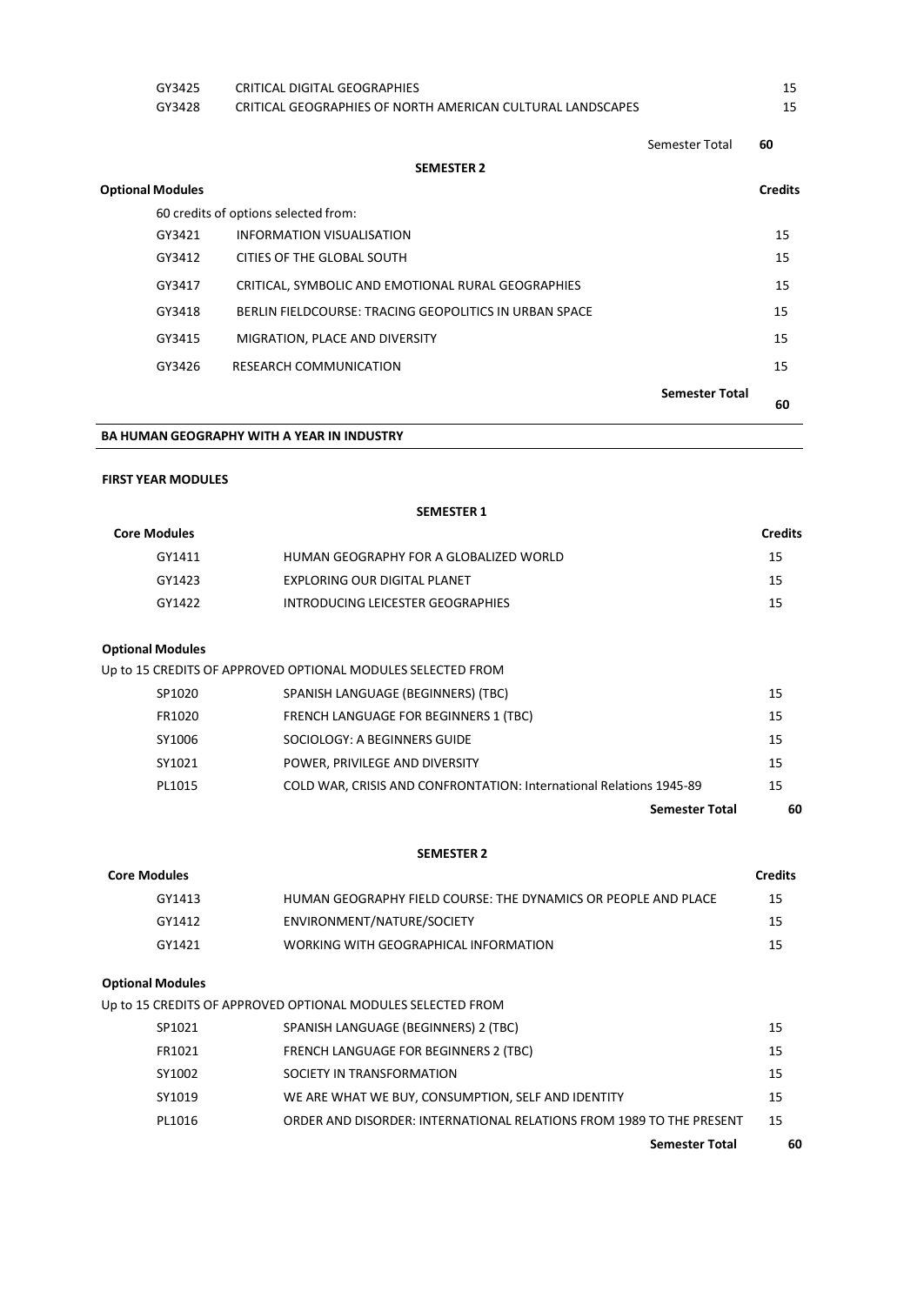# **THIRD YEAR**

|                         | SEMESTER 1                                                                      |                |
|-------------------------|---------------------------------------------------------------------------------|----------------|
| Core Modules            |                                                                                 | <b>Credits</b> |
| GY2410                  | HISTORIES AND PHILOSOPHIES OF GEOGRAPHY                                         | 15             |
| <b>Optional Modules</b> |                                                                                 |                |
|                         | Up to 45 CREDITS OF APPROVED OPTIONAL MODULES SELECTED FROM:                    |                |
|                         | Or 30 CREDITS OF APPROVED YEAR LONG MODULES AND UP TO 15 CREDITS SELECTED FROM: |                |
| GY2411                  | A CRITICAL GEOGRAPHY OF ENVIRONMENT AND DEVELOPMENT                             | 15             |
| GY2413                  | SOCIAL AND CULTURAL GEOGRAPHY                                                   | 15             |
| GY2412                  | ECONOMY, SOCIETY AND SPACE                                                      | 15             |
| GY2420                  | CLIMATE CHANGE: IMPACTS, VULNERABILITY AND ADAPTATION                           | 15             |
| SY2091                  | LIVE SOCIOLOGY                                                                  | 15             |
|                         | <b>Semester Total</b>                                                           | 60             |
|                         | <b>SEMESTER 2</b>                                                               |                |
| <b>Core Modules</b>     |                                                                                 | <b>Credits</b> |
| GY2415                  | GEOGRAPHICAL RESEARCH IN THE FIELD (OVERSEAS FIELD COURSE)                      | 15             |
| GY2414                  | RESEARCH DESIGN AND METHODS (WITH DISSERTATION PLANNING)                        | 15             |
| <b>Optional Modules</b> |                                                                                 |                |

|               | Up to 30 CREDITS (IF NO YEAR LONG MODULE SELECTED ) OF APPROVED OPTIONAL MODULES SELECTED FROM: I |    |
|---------------|---------------------------------------------------------------------------------------------------|----|
| GY2422        | <b>GEOGRAPHY IN EDUCATION</b>                                                                     | 15 |
| GY2416        | POLITICAL GEOGRAPHY: SPACE, TERRITORY AND POWER                                                   | 15 |
| GY2421        | <b>GEOGRAPHICAL INFORMATION SCIENCE</b>                                                           | 15 |
| SY2089        | WORK, EMPLOYMENT AND SOCIETY                                                                      | 15 |
| SY2012        | YOUTH, YOUNG ADULTHOOD AND SOCIETY                                                                | 15 |
| <b>IT2016</b> | ITALIAN SOCIETY AND CULTURE UNDER FASCISM                                                         | 15 |

#### **YEAR LONG**

| FR2018 | FRENCH LANGUAGE (POST-BEGINNERS) 3 & 4 (PRE-REQ FR1021) (TBC) | 30 |
|--------|---------------------------------------------------------------|----|
| SP2010 | SPANISH LANGUAGE (POST-ADVANCED) 3 & 4 (PRE-REQ SP1010)**     | 30 |

^In the second year up to 30 creditsin total may be drawn from an approved list of year two modulesin other supplementary subjects. This list will be introduced via a year talk with documentation on Blackboard at the end of Year 1.

\*Qualifying mark of 40% in dissertation proposal is required for progression into year 3

#### **YEAR LONG**

ADGY2200 Placement Preparation 0

^In the second year up to 30 creditsin total may be drawn from an approved list of year two modulesin other supplementary subjects. This list will be introduced via a year talk with documentation on Blackboard at the end of Year 1.

\*Qualifying mark of 40% in dissertation proposal is required for progression into year 3

\*\* Students can only choose this module if they have completed SP1010 in their 1<sup>st</sup> year. Places on this module are not guaranteed due to limited provision.

## **SECOND YEAR MODULES**

# **SEMESTER 1**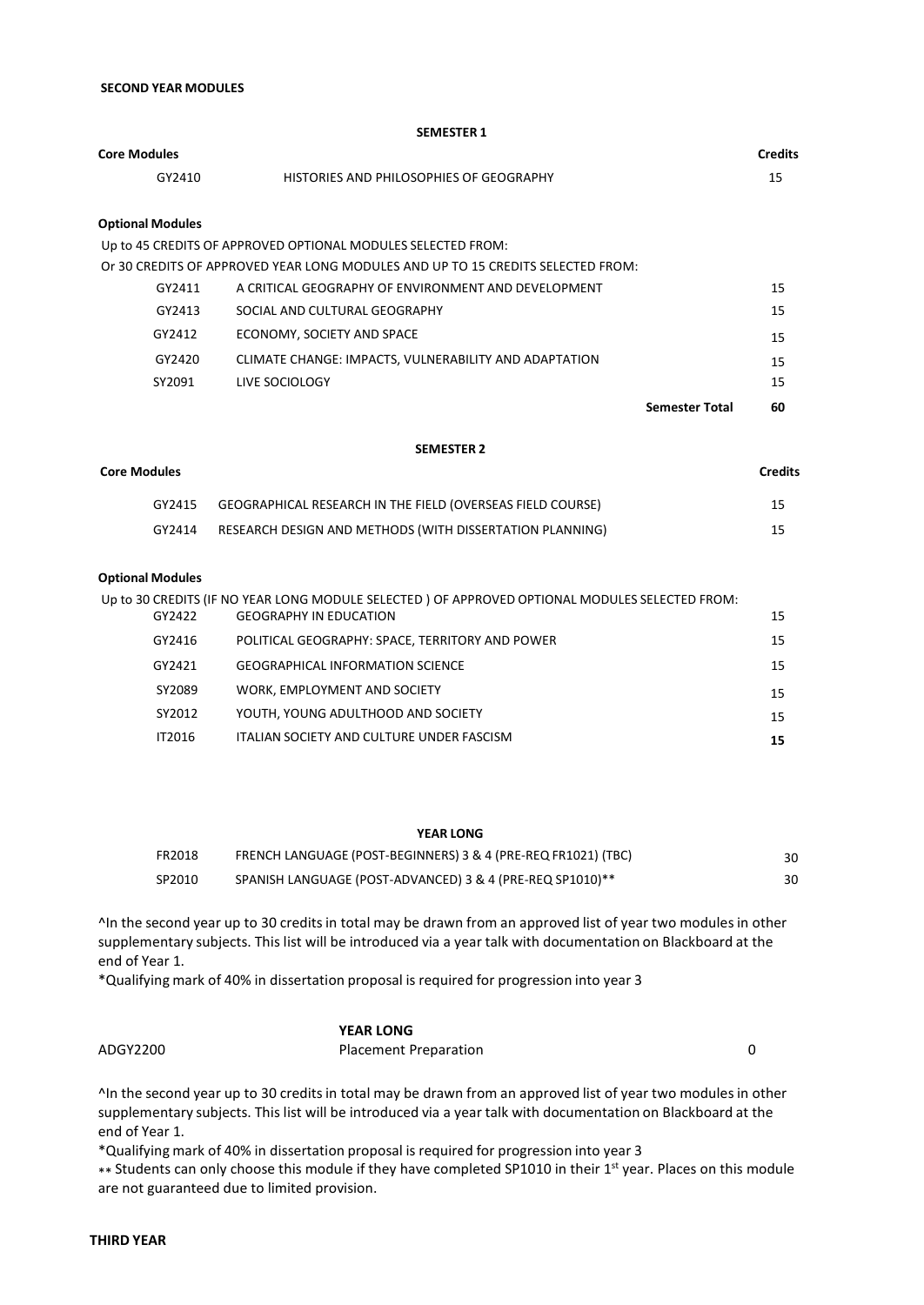Students who gain an industry placement will be assessed as per the standard model for undergraduate placements in the College of Science and Engineering. The marks from this year will not be included in the final degree assessment.